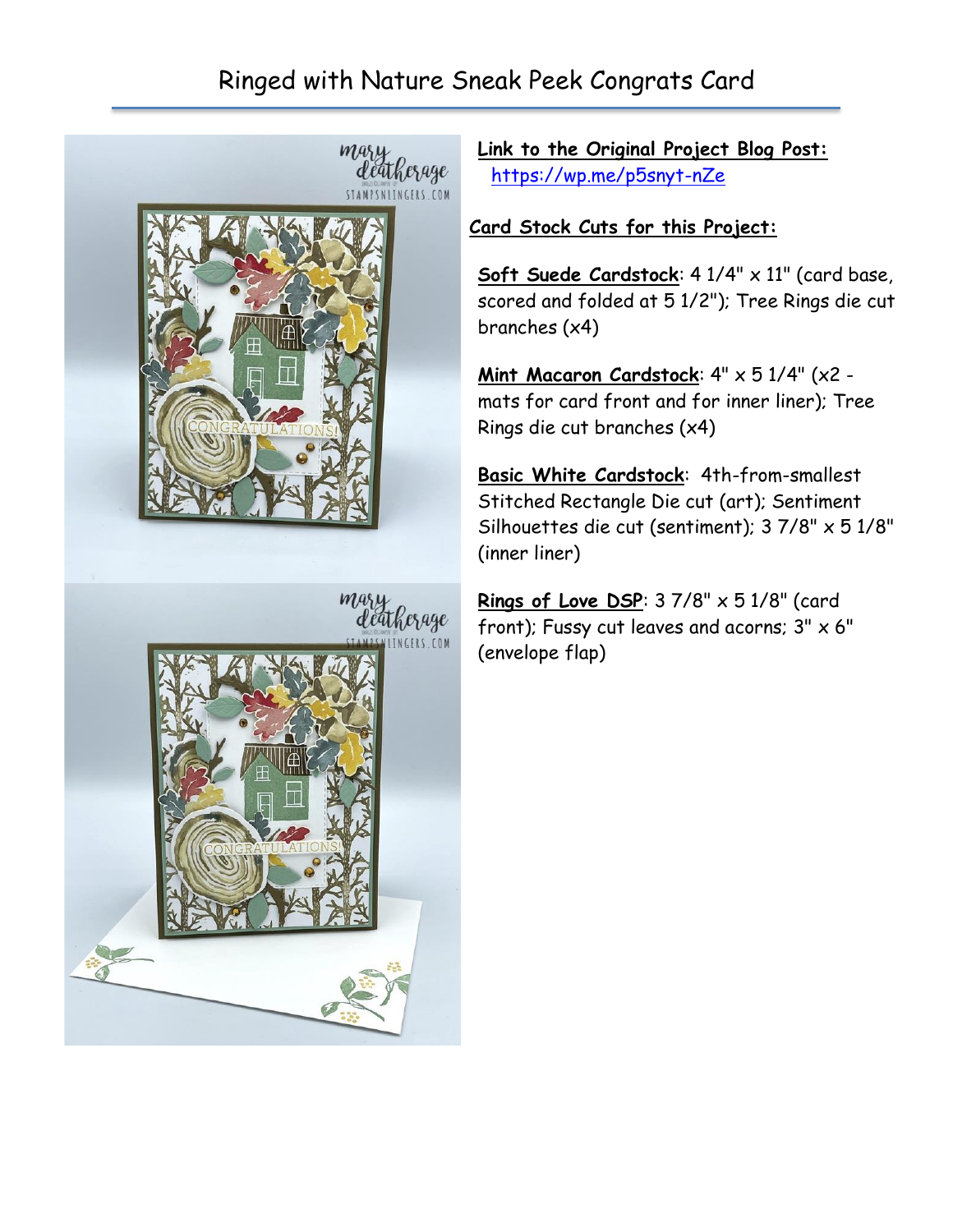### **Instructions for this Project**:

- 1. Use Liquid Glue to adhere the 3 7/8" x 5 1/8" piece off *Rings of Love* DSP to one of the 4" x 5 1/4" piece of Mint Macaron cardstock.
- 2. Use the two-step house image from the *Ringed With Nature* stamp set to stamp the house image in Mint Macaron and the roof image in Soft Suede on a piece of Basic White cardstock.
- 3. Use the 4th-from-smallest die in the *Stitched Rectangles Die* set to cut out the house.
- 4. Use Liquid Glue to adhere the rectangle to the card front keeping the glue near the middle so that you can "tuck" elements underneath.
- 5. Use the largest die from the *Tree Rings* dies (part of the Hybrid Embossing Folder set) to cut out several tree rings from the paper in the *Rings of Love DSP*.
- 6. Use the four branch dies from the *Tree Rings* dies to cut four Soft Suede and four Mint Macaron branches.
- 7. Use Paper Snips to cut off the leaves from the Mint Macaron branches.
- 8. Use small dabs of Liquid Glue to adhere the Mint Macaron leaves over the leaves on the Soft Suede branches.
- 9. Use Paper Snips to fussy cut two acorn clusters from another design in the *Rings of Love DSP*.
- 10. Use the snips to cut the smaller one into two parts.
- 11. Use Liquid Glue to adhere one large and one small branch in the upper right corner of the white rectangle using Liquid Glue.
- 12. Use Stampin' Dimensionals to adhere the larger acorn cluster over top.



13. Use Liquid Glue to tuck the smaller *Tree Rings DSP* die cut under the white rectangle.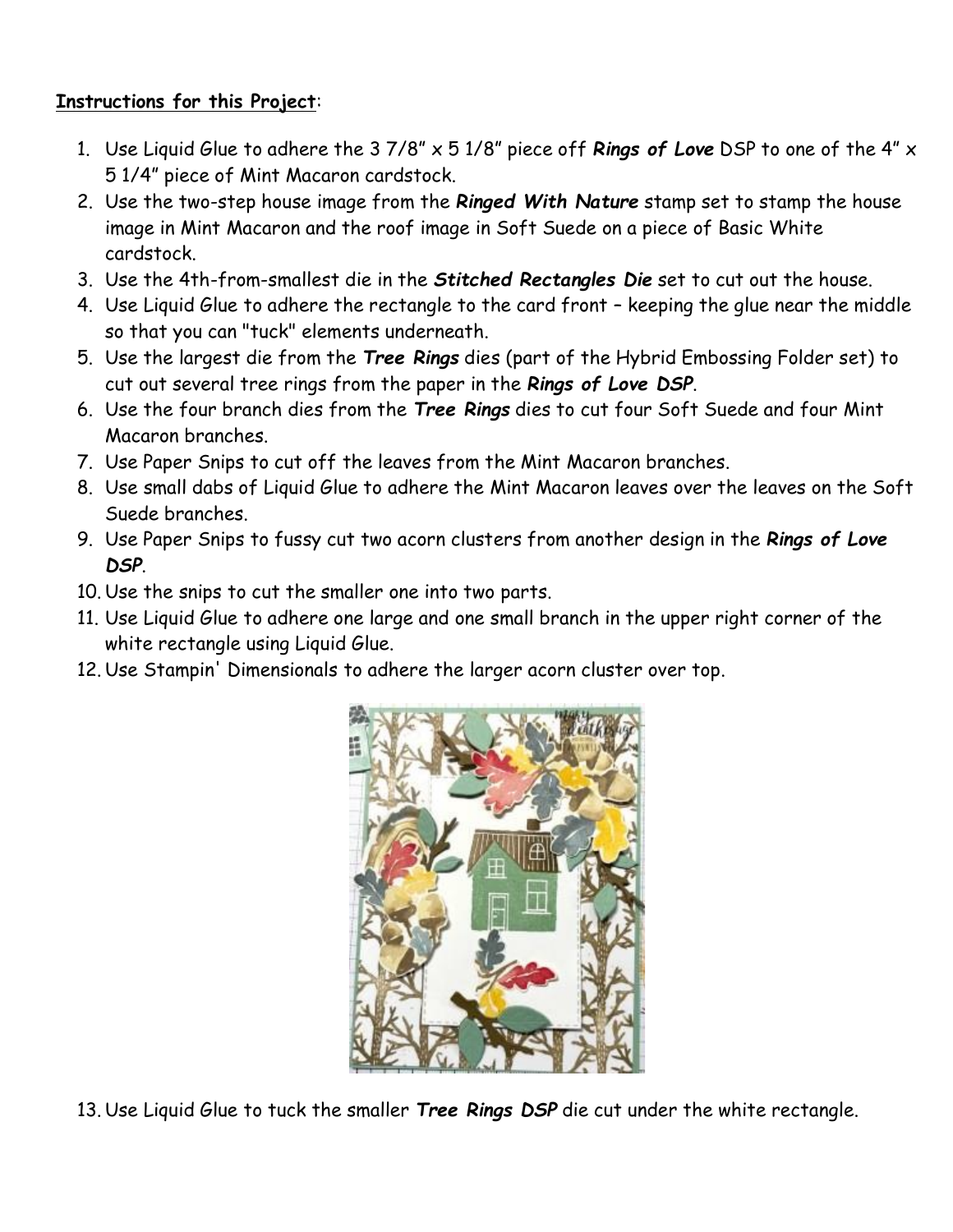- 14. Use Liquid Glue to adhere the die cut branches and fussy cut acorns over the top of that ring.
- 15. Use Stampin' Dimensionals to adhere the larger die cut Ring. Tip: like the Glue on the rectangle, cluster the Dimensionals near the middle of the die cut to allow you to tuck the rest of the elements underneath.
- 16. Use Liquid Glue to adhere the final die cut branch and fussy cut acorns under the tree ring.



- 17. Stamp the sentiment from *Charming Sentiments* in Crushed Curry on a piece of Basic White cardstock.
- 18. Use the matching die in the *Sentiment Silhouettes* die set to cut out the sentiment.
- 19. Use Stampin' Dimensionals under the right side and Liquid Glue under the left side of the die cut sentiment to adhere it to the card front.
- 20.Add five small Amber Gems from the *Leaf Labels & Amber Gems Combo Pack*.
- 21. On the 3 7/8" x 5 1/8" piece of Basic White cardstock, stamp the tree ring image from *Ringed With Nature* in THIRD-GENERATION Soft Suede ink on a Basic White panel. To do Third-generation stamping: ink the stamp - stamp it TWO times on a piece of scrap paper without re-inking and then stamp the panel - still without re-inking.
- 22.Stamp the *Charming Sentiments* sentiment over the top in Crushed Curry.
- 23.Add an Amber Gem.